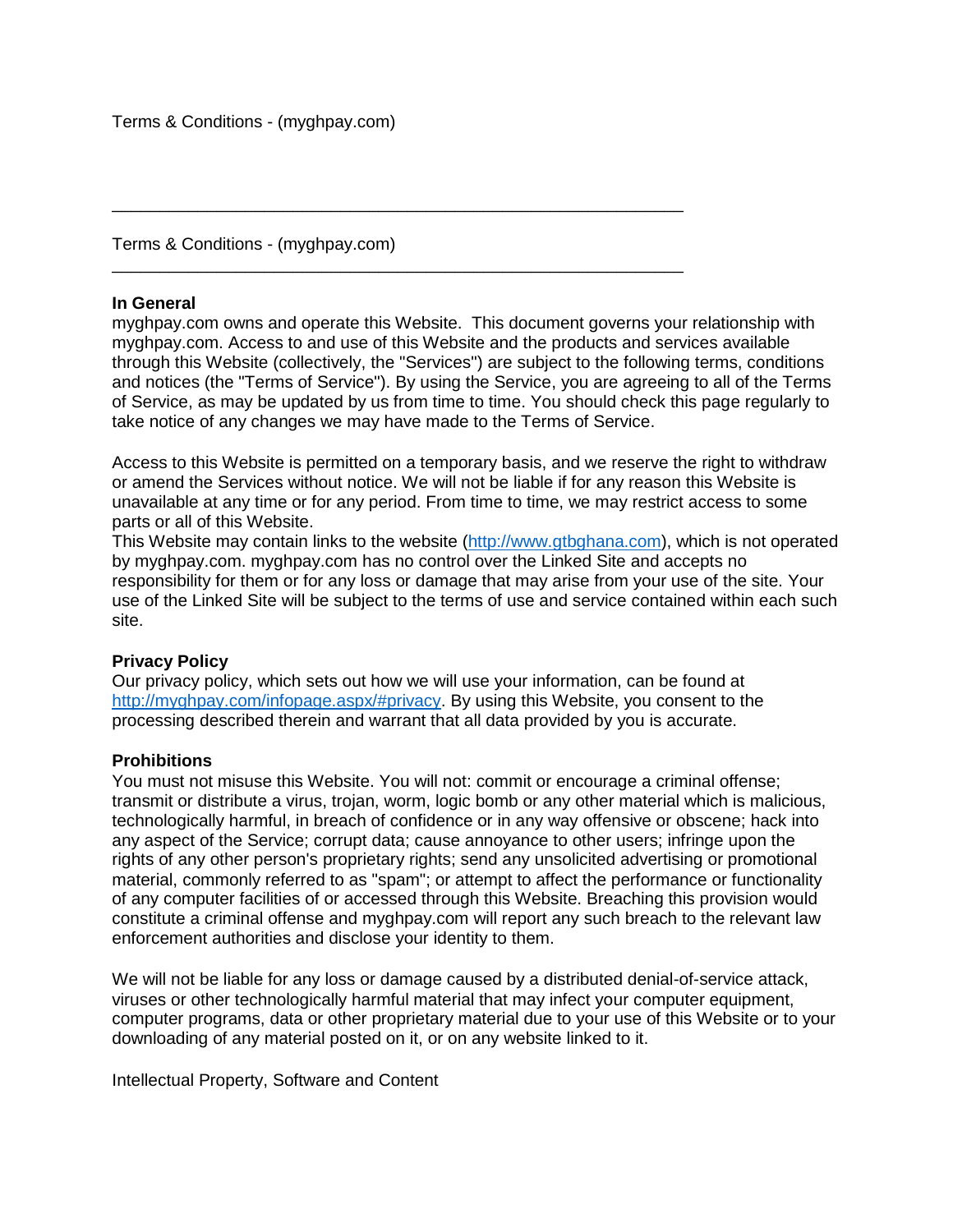The intellectual property rights in all software and content (including photographic images) made available to you on or through this Website remains the property of myghpay.com or its licensors and are protected by copyright laws and treaties around the world. All such rights are reserved by myghpay.com and its licensors. You may store, print and display the content supplied solely for your own personal use. You are not permitted to publish, manipulate, distribute or otherwise reproduce, in any format, any of the content or copies of the content supplied to you or which appears on this Website nor may you use any such content in connection with any business or commercial enterprise.

# **Terms of Sale**

By placing an order you are offering to purchase a product on and subject to the following terms and conditions. All orders are subject to availability and confirmation of the order price. Dispatch times may vary according to availability and subject to any delays resulting from postal delays or force majeure for which we will not be responsible.

In order to contract with myghpay.com you must be over 18 years of age and possess a valid credit or debit card issued by a bank acceptable to us. myghpay.com retains the right to refuse any request made by you. If your order is accepted we will inform you by email and we will confirm the identity of the party which you have contracted with. This will usually be myghpay.com or may in some cases be a third party. Where a contract is made with a third party myghpay.com is not acting as either agent or principal and the contract is made between yourself and that third party and will be subject to the terms of sale which they supply you. When placing an order you undertake that all details you provide to us are true and accurate, that you are an authorized user of the credit or debit card used to place your order and that there are sufficient funds to cover the cost of the goods. The cost of foreign products and services may fluctuate. All prices advertised are subject to such changes.

# **(a) Our Contract**

When you place an order, you will receive an acknowledgement e-mail confirming receipt of your order: this email will only be an acknowledgement and will not constitute acceptance of your order. A contract between us will not be formed until we send you confirmation by e-mail that the goods which you ordered have been dispatched to you. Only those goods listed in the confirmation e-mail sent at the time of dispatch will be included in the contract formed.

# **(b) Pricing and Availability**

Whilst we try and ensure that all details, descriptions and prices which appear on this Website are accurate, errors may occur. If we discover an error in the price of any goods which you have ordered we will inform you of this as soon as possible and give you the option of reconfirming your order at the correct price or cancelling it. If we are unable to contact you we will treat the order as cancelled. If you cancel and you have already paid for the goods, you will receive a full refund.

Delivery costs will be charged in addition; such additional charges are clearly displayed where applicable and included in the 'Total Cost'.

# **(c) Payment**

Upon receiving your order we carry out a standard authorization check on your payment card to ensure there are sufficient funds to fulfil the transaction. Your card will be debited upon authorisation being received. The monies received upon the debiting of your card shall be treated as a deposit against the value of the goods you wish to purchase. Once the goods have been despatched and you have been sent a confirmation email the monies paid as a deposit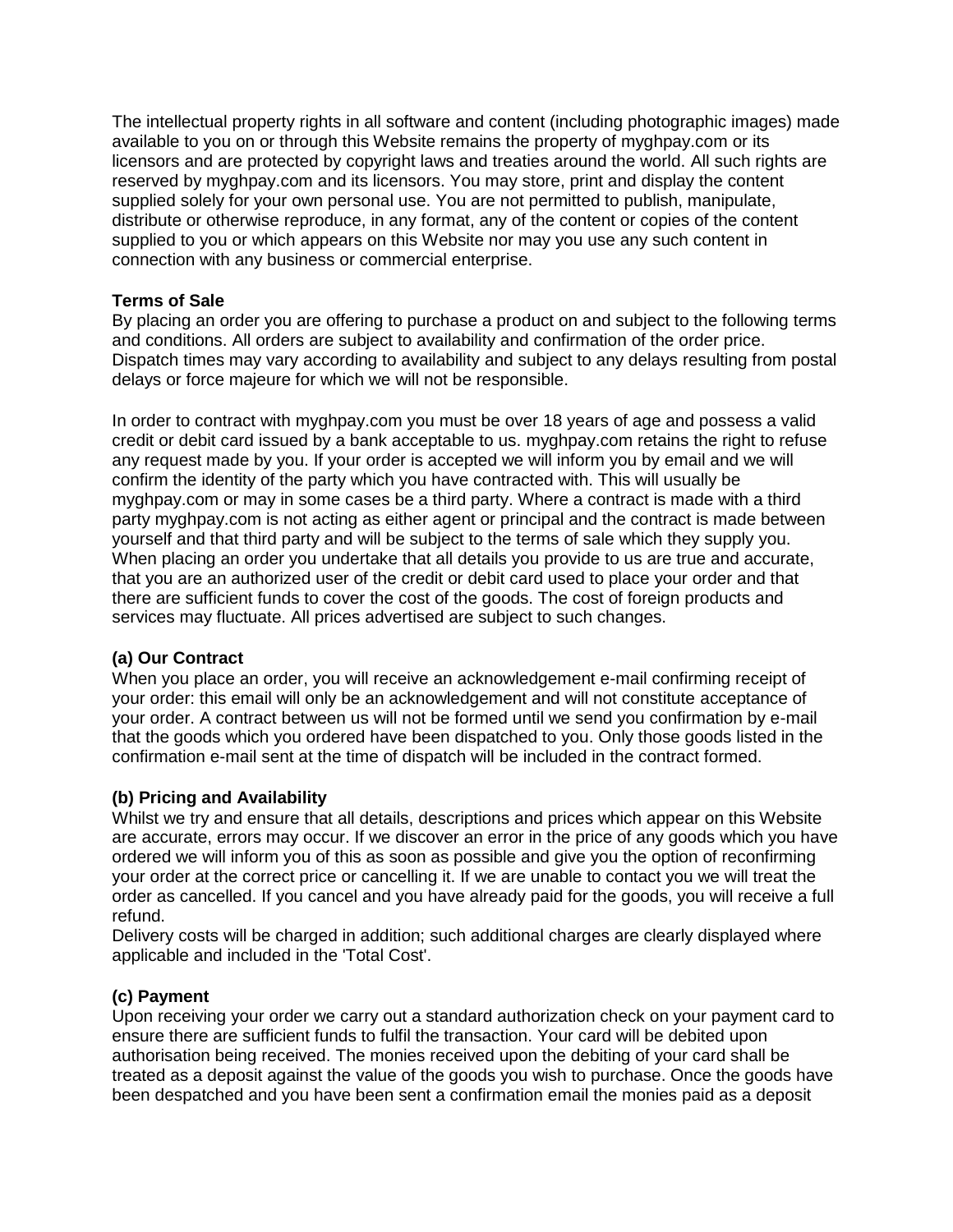shall be used as consideration for the value of goods you have purchased as listed in the confirmation email.

### **Disclaimer of Liability**

The material displayed on this Website is provided without any guarantees, conditions or warranties as to its accuracy. Unless expressly stated to the contrary to the fullest extent permitted by law myghpay.com and its suppliers, content providers and advertisers hereby expressly exclude all conditions, warranties and other terms which might otherwise be implied by statute, common law or the law of equity and shall not be liable for any damages whatsoever, including but without limitation to any direct, indirect, special, consequential, punitive or incidental damages, or damages for loss of use, profits, data or other intangibles, damage to goodwill or reputation, or the cost of procurement of substitute goods and services, arising out of or related to the use, inability to use, performance or failures of this Website or the Linked Sites and any materials posted thereon, irrespective of whether such damages were foreseeable or arise in contract, tort, equity, restitution, by statute, at common law or otherwise. This does not affect myghpay.com's liability for death or personal injury arising from its negligence, fraudulent misrepresentation, misrepresentation as to a fundamental matter or any other liability which cannot be excluded or limited under applicable law.

### **Linking to this Website**

You may link to our home page, provided you do so in a way that is fair and legal and does not damage our reputation or take advantage of it, but you must not establish a link in such a way as to suggest any form of association, approval or endorsement on our part where none exists. You must not establish a link from any website that is not owned by you. This Website must not be framed on any other site, nor may you create a link to any part of this Website other than the home page. We reserve the right to withdraw linking permission without notice.

Disclaimer as to ownership of trade marks, images of personalities and third party copyright Except where expressly stated to the contrary all persons (including their names and images), third party trade marks and content, services and/or locations featured on this Website are in no way associated, linked or affiliated with myghpay.com and you should not rely on the existence of such a connection or affiliation. Any trade marks/names featured on this Website are owned by the respective trade mark owners. Where a trade mark or brand name is referred to it is used solely to describe or identify the products and services and is in no way an assertion that such products or services are endorsed by or connected to myghpay.com.

#### **Indemnity**

You agree to indemnify, defend and hold harmless myghpay.com, its directors, officers, employees, consultants, agents, and affiliates, from any and all third party claims, liability, damages and/or costs (including, but not limited to, legal fees) arising from your use this Website or your breach of the Terms of Service.

#### **Variation**

myghpay.com shall have the right in its absolute discretion at any time and without notice to amend, remove or vary the Services and/or any page of this Website.

#### **Invalidity**

If any part of the Terms of Service is unenforceable (including any provision in which we exclude our liability to you) the enforceability of any other part of the Terms of Service will not be affected all other clauses remaining in full force and effect. So far as possible where any